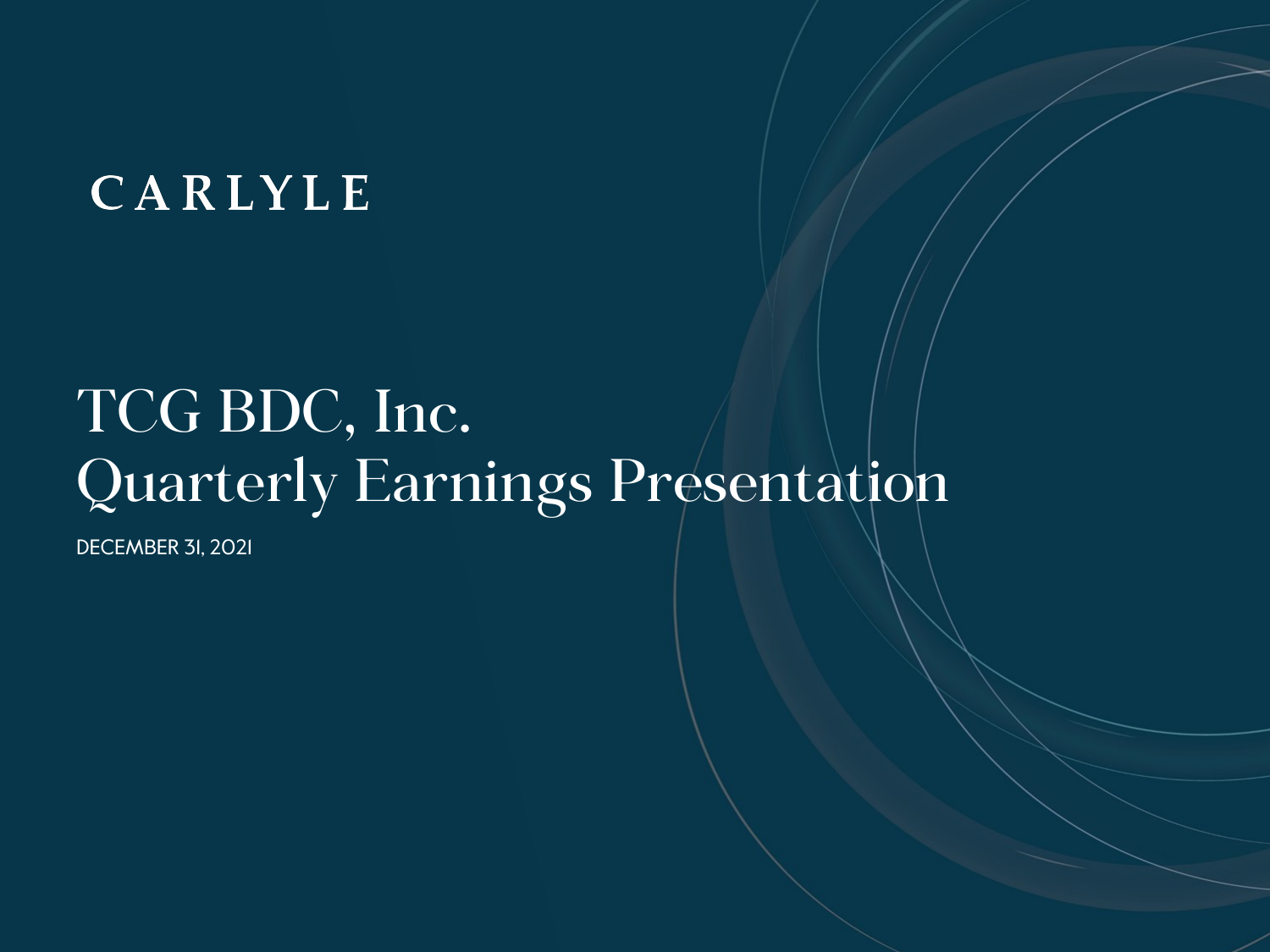### **Disclaimer and Forward-Looking Statement**

This presentation (the "Presentation") has been prepared by TCG BDC, Inc. (together with its consolidated subsidiaries, "we," "us," "our," "TCG BDC" or the "Company") (NASDAQ: CGBD) and may only be used for informational purposes only. This Presentation should be viewed in conjunction with the earnings conference call of the Company held on February 23, 2022 and the Company's Annual Report on Form 10-K for the year ended December 31, 2021. The information contained herein may not be used, reproduced, referenced, quoted, linked by website, or distributed to others, in whole or in part, except as agreed in writing by the Company.

This Presentation does not constitute a prospectus and should under no circumstances be understood as an offer to sell or the solicitation of an offer to buy our common stock or any other securities nor will there be any sale of the common stock or any other securities in any state or jurisdiction in which such offer, solicitation or sale would be unlawful prior to the registration or qualification under the securities laws of such state or jurisdiction.

This Presentation provides limited information regarding the Company and is not intended to be taken by, and should not be taken by, any individual recipient as investment advice, a recommendation to buy, hold or sell, or an offer to sell or a solicitation of offers to purchase, our common stock or any other securities that may be issued by the Company, or as legal, accounting or tax advice. An investment in securities of the type described herein presents certain risks.

This Presentation may contain forward-looking statements that involve substantial risks and uncertainties. You can identify these statements by the use of forwardlooking terminology such as "anticipates," "believes," "expects," "intends," "will," "should," "may," "plans," "continue," "believes," "seeks," "estimates," "would," "could," "targets," "projects," "outlook," "potential," "predicts" and variations of these words and similar expressions to identify forward-looking statements, although not all forward-looking statements include these words. You should read statements that contain these words carefully because they discuss our plans, strategies, prospects and expectations concerning our business, operating results, financial condition and other similar matters. We believe that it is important to communicate our future expectations to our investors. There may be events in the future, however, that we are not able to predict accurately or control. You should not place undue reliance on these forward-looking statements, which speak only as of the date on which we make them. Factors or events that could cause our actual results to differ, possibly materially from our expectations, include, but are not limited to, the risks, uncertainties and other factors we identify in the sections entitled "Risk Factors" and "Cautionary Statement Regarding Forward-Looking Statements" in filings we make with the Securities and Exchange Commission (the "SEC"), and it is not possible for us to predict or identify all of them. We undertake no obligation to update or revise publicly any forward-looking statements, whether as a result of new information, future events or otherwise, except as required by law.

Information throughout the Presentation provided by sources other than the Company (including information relating to portfolio companies) has not been independently verified and, accordingly, the Company makes no representation or warranty in respect of this information.

The following slides contain summaries of certain financial and statistical information about the Company. The information contained in this Presentation is summary information that is intended to be considered in the context of our SEC filings and other public announcements that we may make, by press release or otherwise, from time to time. We undertake no duty or obligation to publicly update or revise the information contained in this Presentation.

TCG BDC is managed by Carlyle Global Credit Investment Management L.L.C. (the "Investment Adviser"), an SEC-registered investment adviser and a wholly owned subsidiary of The Carlyle Group Inc. (together with its affiliates, "Carlyle").

This Presentation contains information about the Company and certain of its affiliates and includes the Company's historical performance. You should not view information related to the past performance of the Company as indicative of the Company's future results, the achievement of which is dependent on many factors, many of which are beyond the control of the Company and the Investment Adviser and cannot be assured. There can be no assurances that future dividends will match or exceed historical rates or will be paid at all. Further, an investment in the Company is discrete from, and does not represent an interest in, any other Carlyle entity. Nothing contained herein shall be relied upon as a promise or representation whether as to the past or future performance of the Company or any other Carlyle entity.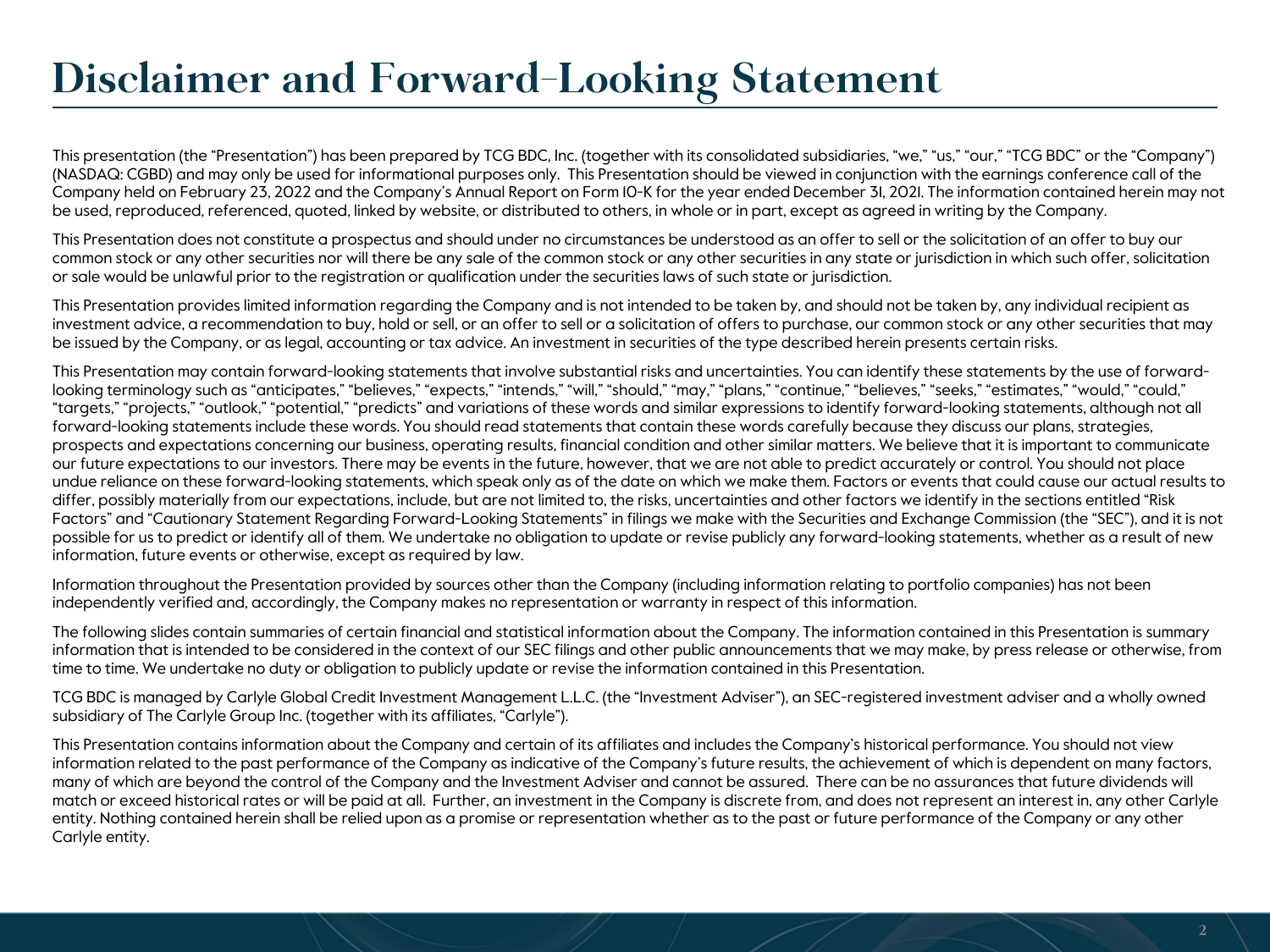### **TCG BDC Highlights**

| <b>TCG BDC</b><br><b>OVERVIEW</b>    | $\bullet$<br>$\bullet$<br>$\bullet$ | Middle-market lending oriented BDC externally managed by The Carlyle Group <sup>(1)</sup><br>Current market capitalization of \$727 million <sup>(2)</sup> (NASDAQ listed; ticker: CGBD)<br>Consistent track record of delivering sustainable income to shareholders, with<br>earnings well in excess of base dividend and upside provided by regular recurring<br>supplemental dividends |
|--------------------------------------|-------------------------------------|-------------------------------------------------------------------------------------------------------------------------------------------------------------------------------------------------------------------------------------------------------------------------------------------------------------------------------------------------------------------------------------------|
|                                      |                                     | Directly originate private credit investments with a focus on U.S. private equity                                                                                                                                                                                                                                                                                                         |
|                                      |                                     | finance                                                                                                                                                                                                                                                                                                                                                                                   |
| <b>INVESTMENT</b><br><b>STRATEGY</b> |                                     | Maintain appropriately diversified, defensively constructed portfolio of primarily<br>senior secured debt instruments                                                                                                                                                                                                                                                                     |
|                                      |                                     | Utilize Carlyle's extensive platform resources to generate differentiated results for<br>shareholders                                                                                                                                                                                                                                                                                     |
|                                      |                                     |                                                                                                                                                                                                                                                                                                                                                                                           |
| <b>DEFENSIVELY</b>                   |                                     | Well-diversified by issuer and industry: top IO borrowers and top 3 industries are<br>20% and 29% of exposure, respectively                                                                                                                                                                                                                                                               |
| <b>POSITIONED</b>                    | $\bullet$                           | Heavily concentrated in first lien loans, of which ~90% contain a financial covenant                                                                                                                                                                                                                                                                                                      |
| <b>PORTFOLIO</b>                     |                                     | Approximately half the exposure of broader markets to cyclical industries                                                                                                                                                                                                                                                                                                                 |
|                                      |                                     |                                                                                                                                                                                                                                                                                                                                                                                           |
|                                      |                                     | Founded in 1987, Carlyle is a leading global alternative asset manager with<br>\$301 billion of AUM                                                                                                                                                                                                                                                                                       |
| <b>BENEFITS OF</b><br><b>CARLYLE</b> |                                     | Carlyle's Global Credit segment, with \$73 billion of AUM, has a 2I-year track record of<br>successful leveraged finance market investing                                                                                                                                                                                                                                                 |
|                                      |                                     | Carlyle's broad capabilities, scaled capital base, and depth of expertise create<br>sustainable competitive advantages across market environments                                                                                                                                                                                                                                         |

*Source: The Carlyle Group. As of December 31, 2021 unless otherwise stated.* 

*(1) TCG BDC is externally managed by the Investment Adviser, which is a wholly-owned subsidiary of The Carlyle Group. (2) As of February 18, 2022.*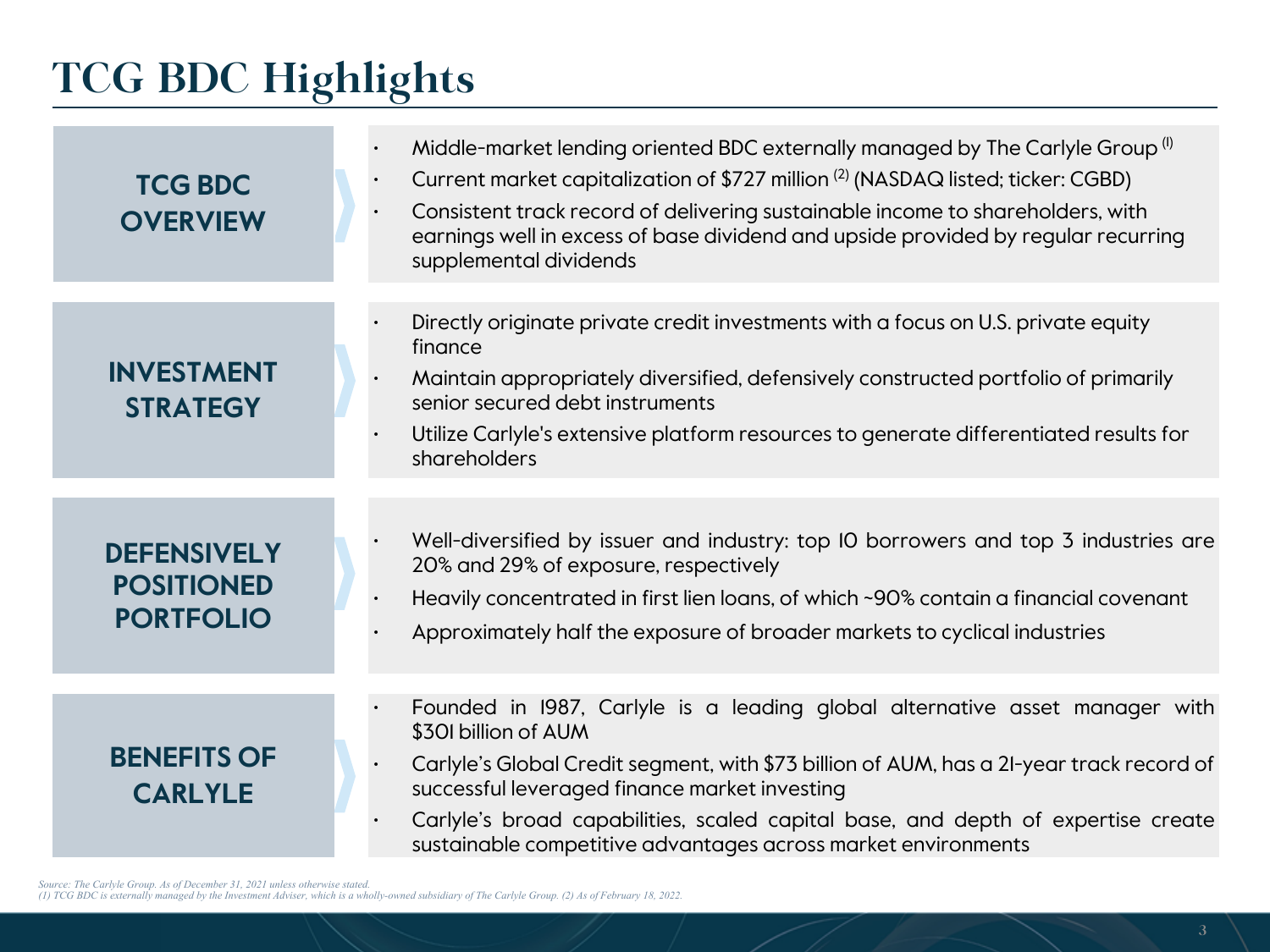### **Q4 2021 Quarterly Results**

| Fourth<br>Quarter<br><b>Results</b>          | Net investment income was \$0.40 per common share, again comfortably covering<br>the base dividend of \$0.32<br>Continued improvement in watchlist names plus successful exits on equity co-<br>$\bullet$<br>investments resulted in net realized/unrealized gains of \$II.5 million, or \$0.22 per<br>share<br>NAV per common share increased I.6% to \$16.91 per share at 4Q2I, from \$16.65 at<br>3Q2I, and is 2.2% higher than the 4QI9 NAV of \$16.56 prior to the onset of the<br>pandemic<br>• Overall credit performance remains strong and valuations of SolAero Technologies<br>Corp. and Derm Growth Partners III showed significant improvement during 4Q2I |
|----------------------------------------------|-------------------------------------------------------------------------------------------------------------------------------------------------------------------------------------------------------------------------------------------------------------------------------------------------------------------------------------------------------------------------------------------------------------------------------------------------------------------------------------------------------------------------------------------------------------------------------------------------------------------------------------------------------------------------|
| Portfolio &<br>Investment<br><b>Activity</b> | Total investments at fair value was \$1.9 billion at 4Q21, down 1.8% compared to 3Q21<br>$\bullet$ .<br>Active deal environment resulted in new investment activity of \$217 million with a<br>weighted average yield on debt investments of 7.8%<br>Repayments of \$222 million and strategic sales of \$44 million, with a combined<br>weighted average yield on debt investments of 7.7%<br>Subsequent to year end, exited our investment in SolAero Technologies Corp. at a<br>level well in excess of 12/31 fair value                                                                                                                                             |
| Dividend &<br>Capital<br><b>Activity</b>     | Paid 4Q2I base dividend of \$0.32 plus a supplemental dividend of \$0.07 per share,<br>resulting in a LTM dividend yield of 8.9% based on quarter-end NAV<br>Declared IQ22 base dividend of \$0.32 plus a supplemental dividend of \$0.08 per<br>share<br>Share repurchases in 4Q2I totaled 0.6 million shares for \$7.8 million, contributing<br>\$0.03 per share of accretion to net asset value<br>4Q2I net financial leverage of I.02x, down slightly from 3Q2I and at the lower end of<br>I.Ox-I.4x target range                                                                                                                                                   |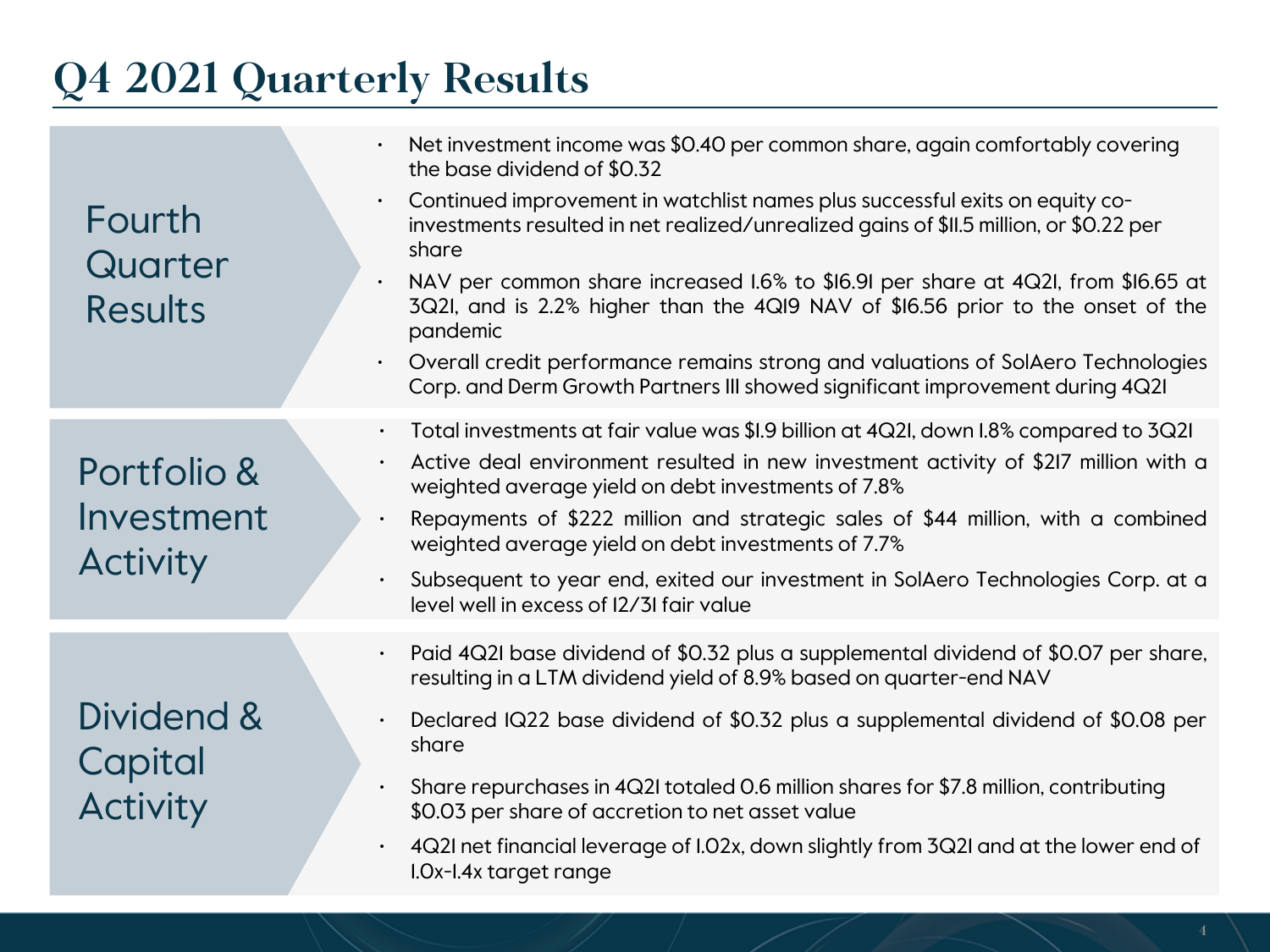### **Portfolio Highlights**

| Total Investments and Commitments (\$mm)         | \$2,094      |
|--------------------------------------------------|--------------|
| Unfunded Commitments <sup>(I)</sup> (\$mm)       | \$180        |
| Total Investments at Fair Value (\$mm)           | \$1,913      |
| Yield of Debt Investments at Cost $(2)$ (%)      | 7.68%        |
| Yield of Debt Investments at Fair Value $(2)(%)$ | 7.87%        |
| Number of Investments                            | 154          |
| Number of Portfolio Companies                    | 117          |
| Floating / Fixed $(3)$ (%)                       | 98.4% / 1.6% |



First Lien Debt Second Lien Debt m. Equity Investments **Investment Funds** 



Note: Totals may not sum due to rounding. (1) Excludes the Company's commitments to fund capital to Middle Market Credit Fund, LLC ("Credit Fund"), which is not consolidated with the Company. (2) Weighted average yields of of discounts and amortization of premiums and are based on interest rates as of period end. Actual yields earned over the life of each investment could differ materially from the yields presented above. Weighted average yi *Credit Fund or Credit Fund II. (3) % of fair value of first and second lien debt.*

 $8%$ 

 $6%$ 

 $6%$ 

 $5%$ 

14%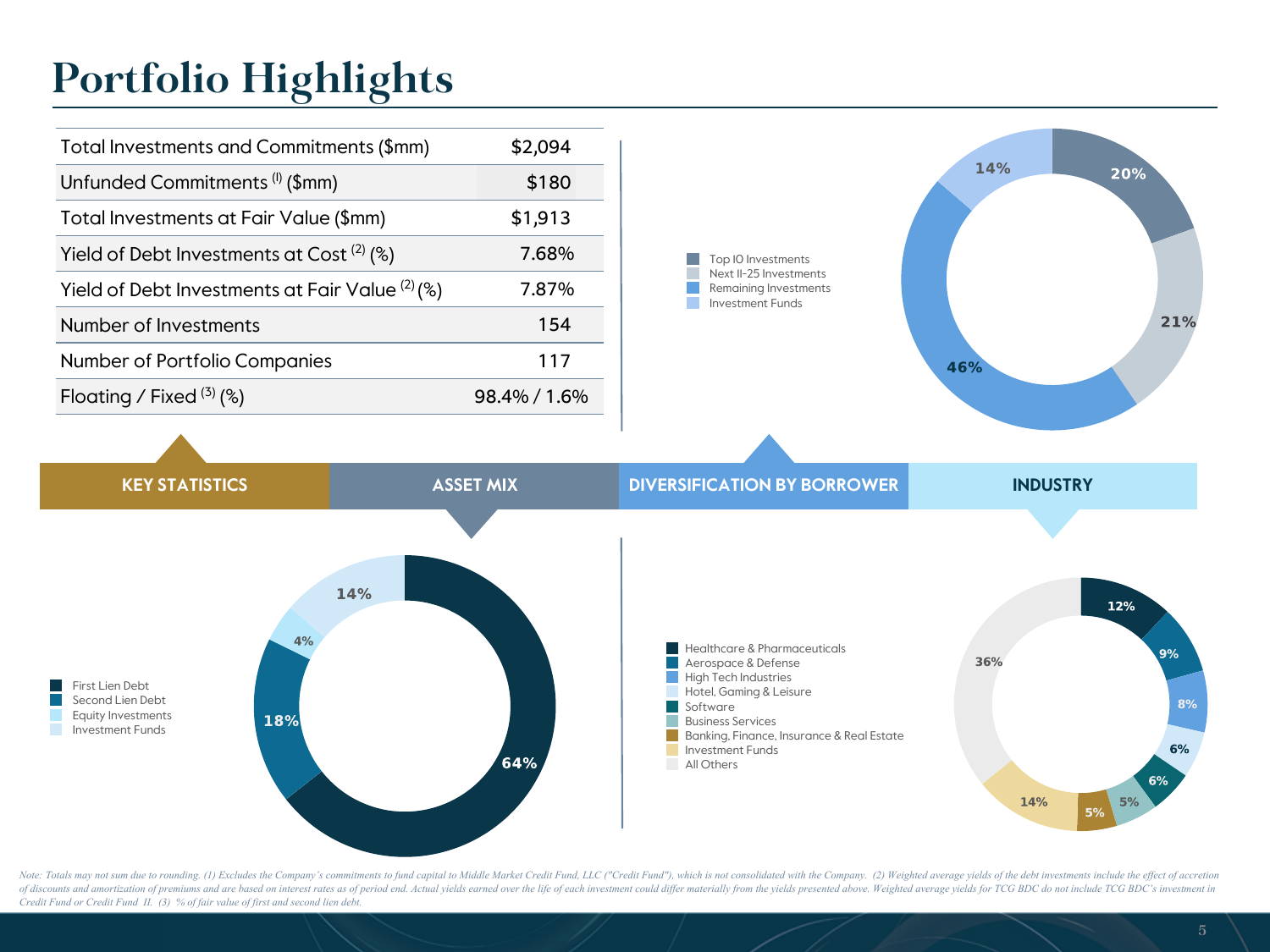### **Financial Performance Summary**

| (Dollar amounts in thousands, except per share data)                                  | Q4 2020          |                    | <b>QI 2021</b> |                | Q2 2021   | Q3 2021             |     | Q4 2021   |
|---------------------------------------------------------------------------------------|------------------|--------------------|----------------|----------------|-----------|---------------------|-----|-----------|
| Key Metrics per Common Share                                                          |                  |                    |                |                |           |                     |     |           |
| Net Investment Income <sup>(I)</sup>                                                  | \$<br>$0.38$ \$  |                    | $0.36$ \$      |                | $0.38$ \$ | 0.39                | ا\$ | 0.40      |
| Net Realized & Unrealized Gains (Losses)                                              | 0.28             |                    | 0.29           |                | 0.39      | 0.48                |     | 0.22      |
| Net Income (Loss)                                                                     | 0.66             |                    | 0.65           |                | 0.77      | 0.87                |     | 0.62      |
| <b>Dividends Paid</b>                                                                 | 0.36             |                    | 0.37           |                | 0.36      | 0.38                |     | 0.39      |
| Impact of Share Repurchases                                                           | 0.08             |                    | 0.03           |                | 0.02      | 0.02                |     | 0.03      |
| <b>Net Asset Value</b>                                                                | \$<br>15.39      | $\mathbf{\hat{S}}$ | 15.70          | S.             | 16.14     | \$<br>16.65         | \$  | 16.91     |
| Common Shares Outstanding (in thousands)                                              |                  |                    |                |                |           |                     |     |           |
| Weighted Average Shares Outstanding for the Period                                    | 55,961           |                    | 55,039         |                | 54,538    | 53,955              |     | 53,466    |
| Shares Outstanding at End of Period                                                   | 55,320           |                    | 54,809         |                | 54,210    | 53,714              |     | 53,142    |
| Portfolio Highlights                                                                  |                  |                    |                |                |           |                     |     |           |
| <b>Total Investments at Fair Value</b>                                                | \$<br>1,825,749  | $\frac{1}{2}$      | 1,841,634      | $\mathfrak{s}$ | 1,872,311 | \$<br>1,948,206     | \$  | 1,913,052 |
|                                                                                       |                  |                    |                |                |           |                     |     | 117       |
| Number of Portfolio Companies                                                         | 117              |                    | 119            |                | 118       | 123                 |     |           |
| Average Size of Investment in Portfolio Company<br>(Notional) $(2)$                   | \$<br>16,200 \$  |                    | 16,389 \$      |                | 16,533 \$ | 16,358              | \$  | 16,800    |
| Weighted Average all-in Yield on Debt Investments at<br>Amortized Cost <sup>(3)</sup> | 7.57%            |                    | 7.63%          |                | 7.73%     | 7.69%               |     | 7.68%     |
| Weighted Average all-in Yield on Debt Investments at<br>Fair Value <sup>(3)</sup>     | 8.01%            |                    | 7.99%          |                | 8.01%     | 7.92%               |     | 7.87%     |
| <b>Financial Position (at Quarter End)</b>                                            |                  |                    |                |                |           |                     |     |           |
| <b>Net Assets</b>                                                                     | \$<br>901,363 \$ |                    | 910,520        | $\mathfrak{S}$ | 924,831   | \$<br>$944,394$ \\$ |     | 948,804   |
| Debt                                                                                  | \$<br>983,923    | \$                 | 945,475        | \$             | 1,001,234 | \$<br>1,061,815     | \$  | 1,044,022 |
| Net Financial Leverage <sup>(4)</sup>                                                 | 1.06x            |                    | 1.04x          |                | 1.03x     | 1.07x               |     | 1.02x     |

Note: The net asset value per share and dividends declared per share are based on the common shares outstanding at each respective quarter-end. Net investment income per common share and net change in realized and unrealiz common share are based on the weighted average number of common shares outstanding for the period. Totals may not sum due to rounding. (1) Net of the preferred dividend. (2) Excludes equity investments. (3) Weighted averag of discounts and amortization of premiums and are based on interest rates as of each respective period end. Actual yields earned over the life of each investment could differ materially from the yields presented above. (4) securities as equity, net of excess cash held at period end, which was \$76.2 million on December 31, 2021. (5) Reflects cumulative convertible preferred securities as debt. These securities are considered "senior securitie *pursuant to the Investment Company Act.*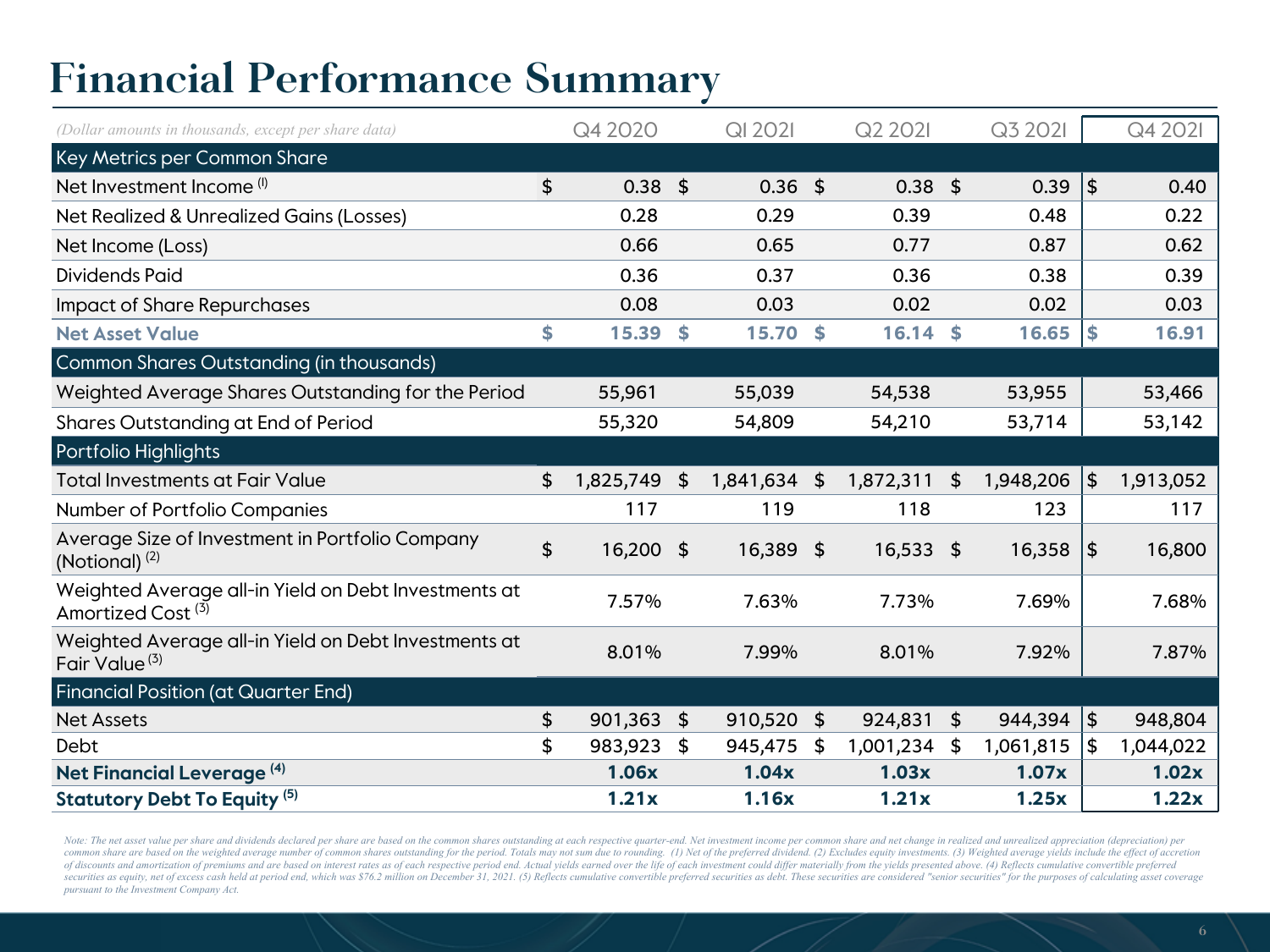### **Origination Activity Detail**

| (Dollar amounts in thousands and based on par/principal) | Q4 2020       | <b>QI 202I</b>   | Q2 2021       | Q3 2021       | Q4 2021        |
|----------------------------------------------------------|---------------|------------------|---------------|---------------|----------------|
| Originations and Net Investment Activity                 |               |                  |               |               |                |
| <b>Investment Fundings</b>                               | \$<br>256,675 | \$<br>151,422    | \$<br>215,426 | \$<br>276,955 | \$<br>236,010  |
| Unfunded Commitments, Net Change                         | 24,184        | (356)            | 27,255        | 6,582         | (2, 491)       |
| Sales and Repayments                                     | (400, 016)    | (3)<br>(149,050) | (202, 624)    | (215, 120)    | (272, 529)     |
| <b>Net Investment Activity</b>                           | \$(119,157)   | \$<br>2,016      | \$<br>40,057  | 68,417<br>\$  | (39,010)<br>\$ |
|                                                          |               |                  |               |               |                |
| Originations by Asset Type <sup>(I)</sup>                |               |                  |               |               |                |
| First Lien Debt                                          | 82.3%         | 65.0%            | 85.2%         | 78.6%         | 83.1%          |
| Second Lien Debt                                         | 17.2%         | 34.6%            | 5.8%          | 21.3%         | 5.8%           |
| <b>Equity Investments</b>                                | 0.5%          | 0.4%             | 9.0%          | 0.2%          | 11.1%          |
|                                                          |               |                  |               |               |                |
| Total Investment Portfolio at Fair Value <sup>(2)</sup>  |               |                  |               |               |                |
| First Lien Debt                                          | 67.0%         | 66.6%            | 66.5%         | 65.5%         | 64.4%          |
| Second Lien Debt                                         | 15.6%         | 16.3%            | 16.7%         | 18.1%         | 17.9%          |
| <b>Equity Investments</b>                                | 1.9%          | 1.9%             | 2.9%          | 2.7%          | 4.0%           |
| <b>Investment Funds</b>                                  | 15.5%         | 15.2%            | 13.9%         | 13.7%         | 13.7%          |

*Please refer to the Company's Form 10-K for the year ended December 31, 2021 ("Form 10-K") for more information. No assurance is given that the Company will continue to achieve comparable results. (1) Excludes activity related to the Investment Funds. (2) At quarter end. (3) Includes sales of \$247 million to Credit Fund II at its formation.*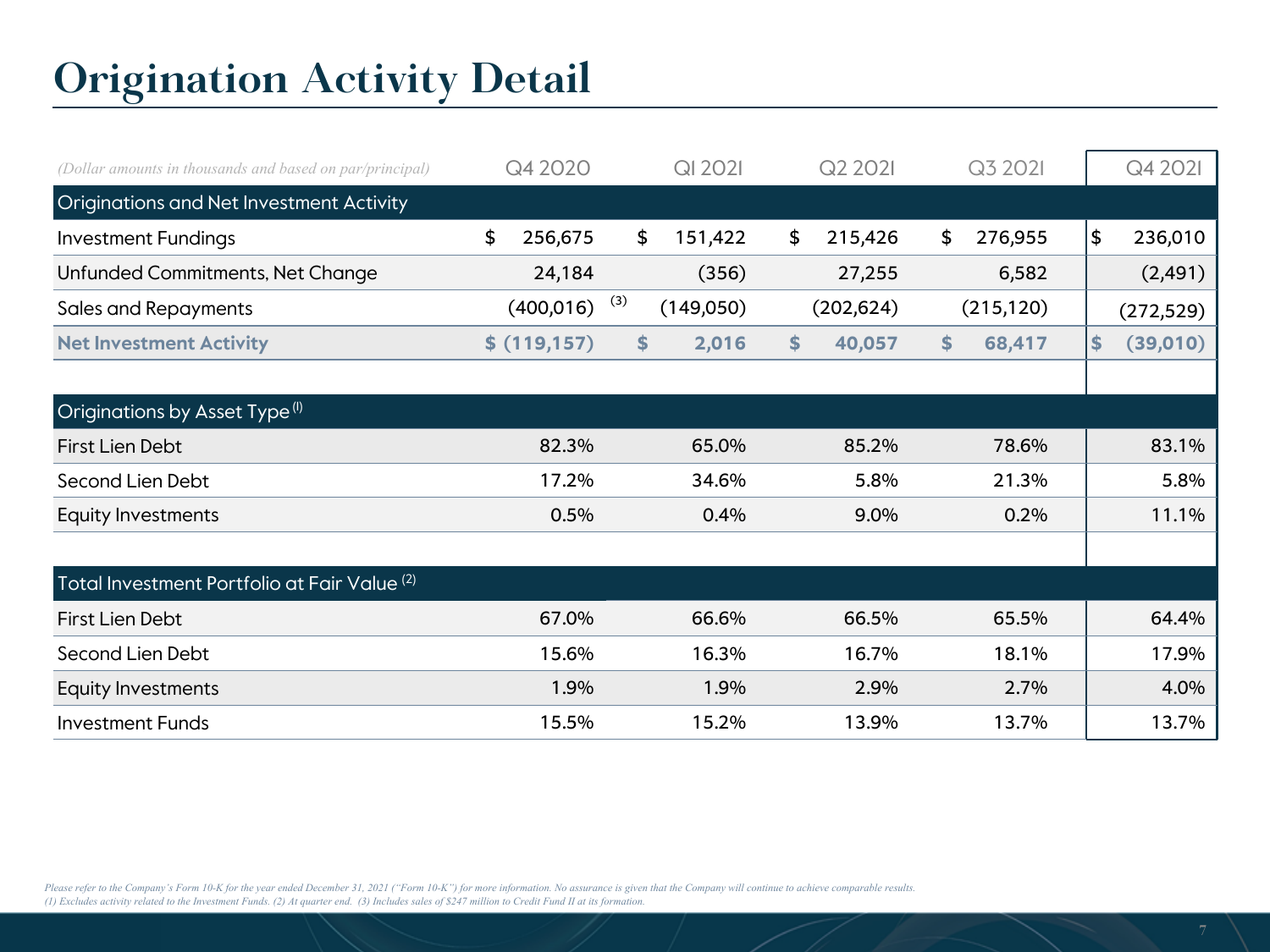### **Quarterly Operating Results Detail**

| (Dollar amounts in thousands, except per share data) | Q4 2020           |                    | QI 2021    |                    | Q2 2021   |                            | Q3 2021 |     | Q4 2021 |
|------------------------------------------------------|-------------------|--------------------|------------|--------------------|-----------|----------------------------|---------|-----|---------|
| Investment Income                                    |                   |                    |            |                    |           |                            |         |     |         |
| Interest income                                      | \$<br>$32,242$ \$ |                    | 29,725 \$  |                    | 30,443    | $\boldsymbol{\mathsf{\$}}$ | 33,039  | \$  | 32,225  |
| Payment-In-Kind interest income                      | 1,821             |                    | 2,125      |                    | 2,318     |                            | 2,441   |     | 2,462   |
| Income from Credit Funds                             | 6,478             |                    | 7,528      |                    | 7,488     |                            | 7,523   |     | 7,524   |
| Other income                                         | 2,973             |                    | 1,470      |                    | 2,407     |                            | 759     |     | 1,761   |
| <b>Total investment income</b>                       | \$<br>43,514 \$   |                    | 40,848     | S.                 | 42,656 \$ |                            | 43,762  | S   | 43,972  |
| <b>Expenses</b>                                      |                   |                    |            |                    |           |                            |         |     |         |
| Management fees <sup>(I)</sup>                       | \$<br>7,063 \$    |                    | $6,800$ \$ |                    | 6,991     | $\frac{1}{2}$              | 7,233   | Ι\$ | 7,319   |
| Incentive fees <sup>(2)</sup>                        | 4,480             |                    | 4,257      |                    | 4,420     |                            | 4,516   |     | 4,487   |
| Interest expense and credit facility fees            | 8,562             |                    | 7,494      |                    | 7,560     |                            | 7,954   |     | 7,745   |
| Other expenses                                       | 1,466             |                    | 1,494      |                    | 1,909     |                            | 1,810   |     | 1,616   |
| Excise tax expense                                   | 34                |                    | 124        |                    | 139       |                            | 163     |     | 356     |
| <b>Net expenses</b>                                  | \$<br>21,605      | $\mathbf{\hat{S}}$ | 20,169     | $\mathbf{\hat{S}}$ | 21,019    | $\mathbf{s}$               | 21,676  | S   | 21,523  |
|                                                      |                   |                    |            |                    |           |                            |         |     |         |
| <b>Net investment income</b>                         | \$<br>21,909      | $\mathbf{\hat{S}}$ | 20,679     | \$                 | 21,637    | $\mathbf{s}$               | 22,086  | \$  | 22,449  |
| Net realized and change in unrealized gains (losses) | 16,254            |                    | 15,225     |                    | 21,231    |                            | 25,534  |     | 11,512  |
| Net income (loss)                                    | \$<br>38,163      | \$                 | 35,904     | $\mathbf{\hat{S}}$ | 42,868    | $\mathbf{s}$               | 47,620  | \$  | 33,961  |
| Net investment income per Common Share               | \$<br>0.38        | $\mathbf{s}$       | 0.36       | $\mathbf{s}$       | 0.38      | $\mathbf{s}$               | 0.39    | \$  | 0.40    |
| <b>Net income (loss) per Common Share</b>            | \$<br>0.66        | \$                 | 0.65       | \$                 | 0.77      | \$                         | 0.87    | \$  | 0.62    |

(1) Beginning October 1, 2017, the base management fee is calculated at an annual rat fee is calculated at an annual rate is calculated at an annual rate of 1.50% of the Company's gross assets, excluding cash and cash equi on August 6, 2018, the Company's Board of Directors approved a one-third (0.50%) reduction in the 1.50% annual base management fee rate charged by the Investment Adviser on assets financed using leverage in excess of 1.0x reduced annual fee of 1.00% applies to the average value of the Company's gross assets as of the end of the two most recently completed calendar quarters that exceeds the product of (i) 200% and (ii) the average value of t *most recently completed calendar quarters. (2) Effective October 1, 2017, the Investment Adviser agreed to charge 17.5% instead of 20% with respect to the entire calculation of the incentive fee.*  Note: There can be no assurance that we will continue to earn income at this rate and our income may decline. If our income declines, we may reduce the dividend we pay and the yield you earn may decline. Refer to the conso *Item 8 of the Company's Form 10-K for additional details.*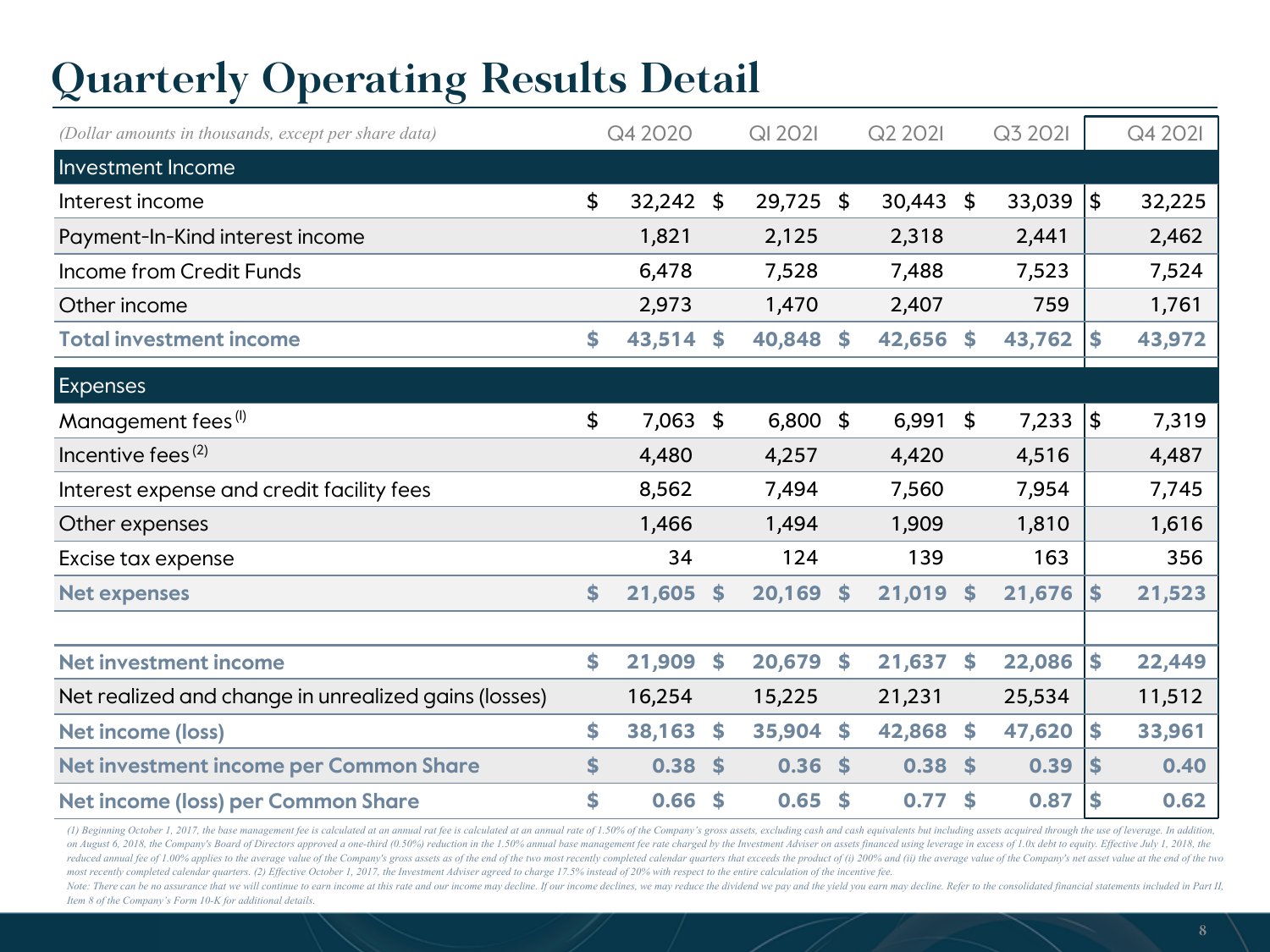## **Quarterly Balance Sheet Detail**

| (Dollar amounts in thousands, except per share data)                    | Q4 2020          | QI 2021                  | Q2 2021                | Q3 2021               | Q4 2021       |
|-------------------------------------------------------------------------|------------------|--------------------------|------------------------|-----------------------|---------------|
| <b>Assets</b>                                                           |                  |                          |                        |                       |               |
| Investments-non-controlled/non-affiliated, at fair value                | \$1,509,271      | \$1,528,400              | \$1,579,256            | \$1,643,584           | \$1,607,731   |
| Investments-non-controlled/affiliated, at fair value                    | 26,180           | 27,650                   | 28,562                 | 30,410                | 30,286        |
| Investments-controlled/affiliated, at fair value                        | 290,298          | 285,584                  | 264,493                | 274,212               | 275,035       |
| Total investments, at fair value                                        | 1,825,749        | 1,841,634                | 1,872,311              | 1,948,206             | 1,913,052     |
| Cash, cash equivalents and restricted cash                              | 68,419           | 35,493                   | 59,404                 | 46,164                | 93,074        |
| Receivable for investment sold/repaid                                   | 4,313            | 1,192                    | 5,769                  | 23,235                | 530           |
| Deferred financing costs                                                | 3,633            | 3,502                    | 3,386                  | 3,256                 | 3,066         |
| Interest Receivable from non-controlled/non-affiliated Investments      | 12,634           | 12,948                   | 11,388                 | 13,486                | 11,011        |
| Interest Receivable from non-controlled/affiliated Investments          | 569              | 580                      | 578                    | 581                   | 611           |
| Interest and Dividend Receivable from controlled/affiliated Investments | 6,480            | 7,925                    | 7,961                  | 7,866                 | 8,522         |
| Prepaid expenses and other assets                                       | 816              | 813                      | 1,369                  | 1,376                 | 1,484         |
| <b>Total assets</b>                                                     | \$1,922,613      | \$1,904,087              | \$1,962,166            | \$2,044,170           | \$2,031,350   |
| <b>Liabilities &amp; Net Assets</b>                                     |                  |                          |                        |                       |               |
| Secured borrowings                                                      | \$<br>347,949 \$ | 309,397 \$               | 365,060 \$             | 425,545               | \$<br>407,655 |
| 2015-IR Notes payable, net of unamortized debt issuance costs           | 446,536          | 446,598                  | 446,659                | 446,721               | 446,783       |
| Senior Notes, net of unamortized debt issuance costs                    | 189,438          | 189,480                  | 189,515                | 189,549               | 189,584       |
| Payable for investments purchased                                       | 809              | 12,818                   | 875                    | 68                    | 323           |
| Interest and credit facility fees payable                               | 2,439            | 2,427                    | 2,463                  | 3,045                 | 2,467         |
| Dividend payable                                                        | 19,892           | 20,280                   | 19,502                 | 20,388                | 20,705        |
| Base management and incentive fees payable                              | 11,549           | 11,047                   | 11,391                 | 11,752                | 11,819        |
| Administrative service fees payable                                     | 85               | 202                      | 373                    | 661                   | 482           |
| Other accrued expenses and liabilities                                  | 2,553            | 1,318                    | 1,497                  | 2,047                 | 2,728         |
| <b>Total liabilities</b>                                                | \$1,021,250      | 993,567<br>- \$          | \$1,037,335            | \$1,099,776           | \$1,082,546   |
| <b>Net assets</b>                                                       | \$<br>901,363    | 910,520<br><sup>\$</sup> | \$<br>924,831          | 944,394<br>\$         | 948,804<br>\$ |
| <b>Total liabilities &amp; net assets</b>                               | \$1,922,613      | \$1,904,087              | \$1,962,166            | \$2,044,170           | \$2,031,350   |
| <b>Net Asset Value Per Common Share</b>                                 | \$<br>15.39      | <sup>\$</sup><br>15.70   | $\mathsf{\$}$<br>16.14 | $\mathsf{s}$<br>16.65 | \$<br>16.91   |

*Please refer to the Company's Form 10-K for more information.*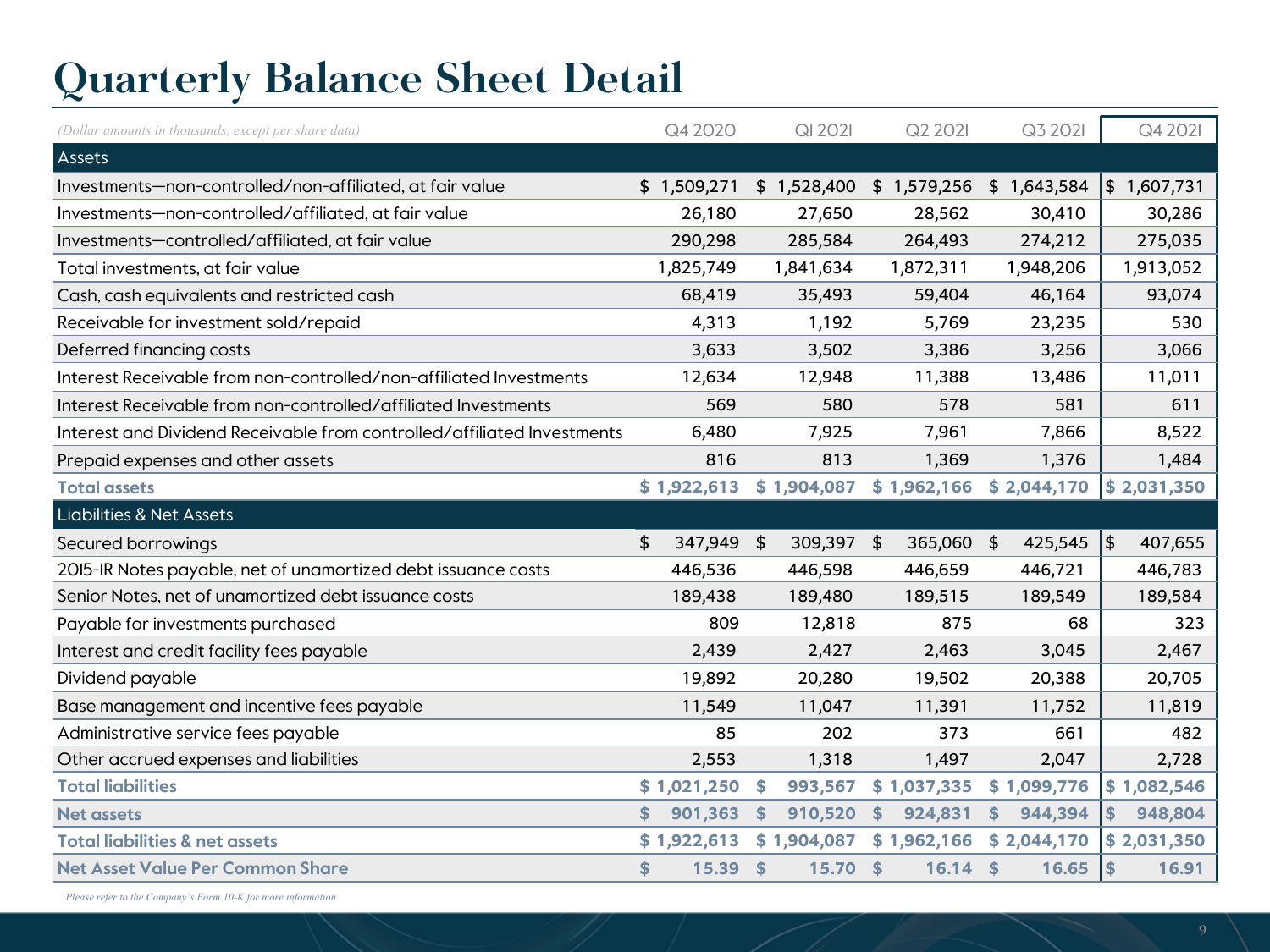### **Investment Funds Update (14% of TCG BDC Portfolio)**

#### Key Statistics - Credit Fund

| Total Investments and Commitments (\$mm)                   | \$1,007       |
|------------------------------------------------------------|---------------|
| Unfunded Commitments (\$mm)                                | \$80          |
| Total Investments at Fair Value (\$mm)                     | \$927         |
| Yield of Debt Investments $\left(\frac{8}{9}\right)^{(1)}$ | 6.0%          |
| Number of Investments                                      | 47            |
| First Lien Exposure (%)                                    | 100%          |
| Floating / Fixed $(\%)^{(2)}$                              | 100.0% / 0.0% |
| Dividend Yield to TCG BDC                                  | 1 በ‰          |
|                                                            |               |

#### Portfolio Composition - Credit Fund



### Credit Fund Key Statistics - Credit Fund II Portfolio Composition - Credit Fund II

| Total Investments and Commitments (\$mm)                   | \$239        |
|------------------------------------------------------------|--------------|
| Unfunded Commitments (\$mm)                                | \$0          |
| Investments at Fair Value (\$mm)                           | \$239        |
| Yield of Debt Investments $\left(\frac{a}{b}\right)^{(1)}$ | 7.3%         |
| Number of Investments                                      | 44           |
| First Lien Exposure $(\%)^{(2)}$                           | 87%          |
| Floating / Fixed $(\%)^{(3)}$                              | 97.7% / 2.3% |
| Dividend Yield to TCG BDC                                  | 13%          |



(1) Weighted average yields at cost of the debt investments include the effect of accretion of discounts and amortization of premiums and are based on interest rates as of period end. Actual yields earned over the life of *the yields presented above. (2) First lien, excluding loans categorized as first lien last out, as a % of fair value. (3) % of fair value of first and second lien debt.*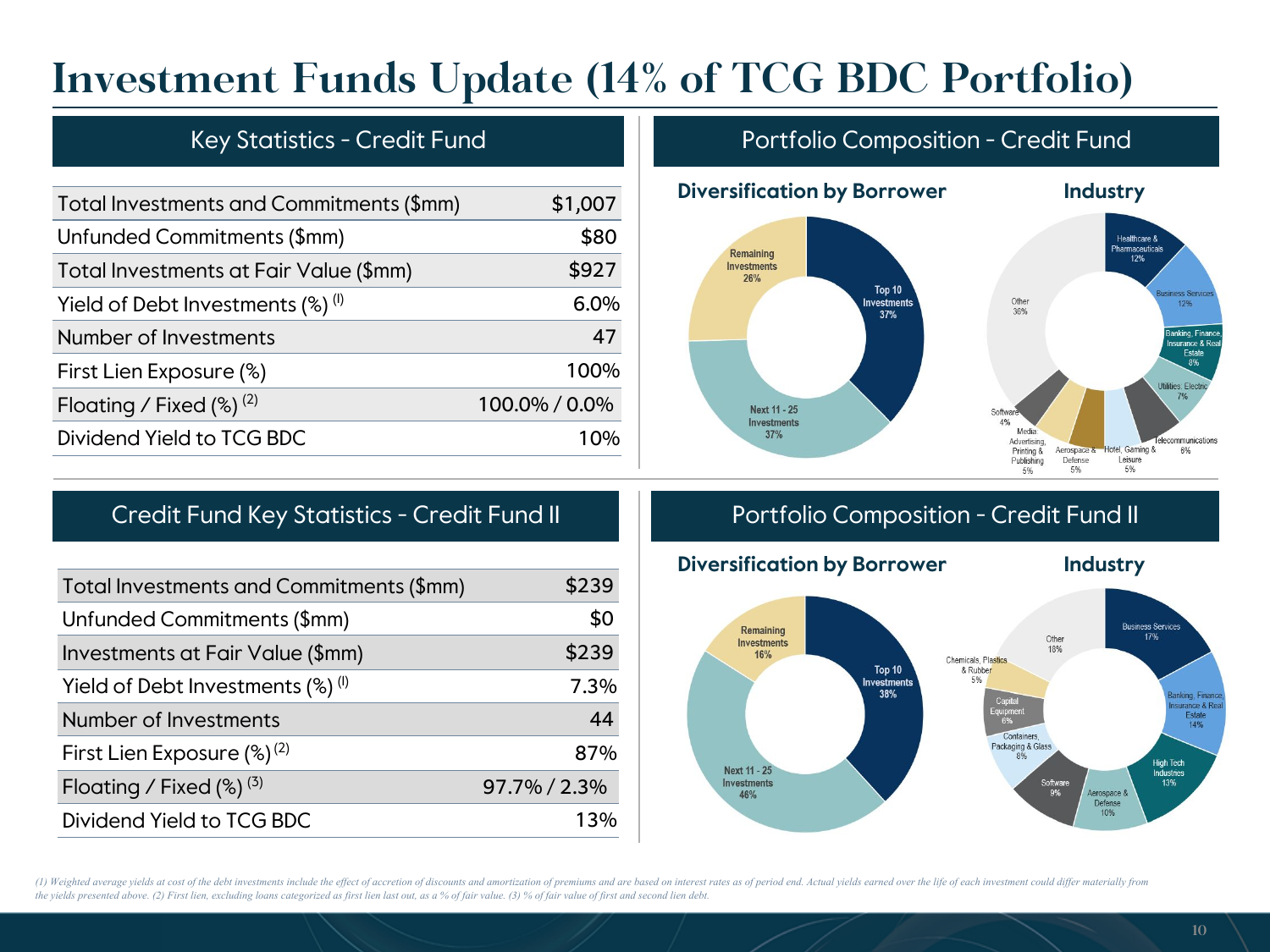### **Net Asset Value Per Share Bridge**



Note: The net asset value per share and dividends declared per share are based on the shares outstanding at each respective quarter-end. Net investment income per share and net change in realized and unrealized appreciatio *share are based on the weighted average number of shares outstanding for the period. Net investment income is also net of the preferred dividend. Totals may not sum due to rounding.*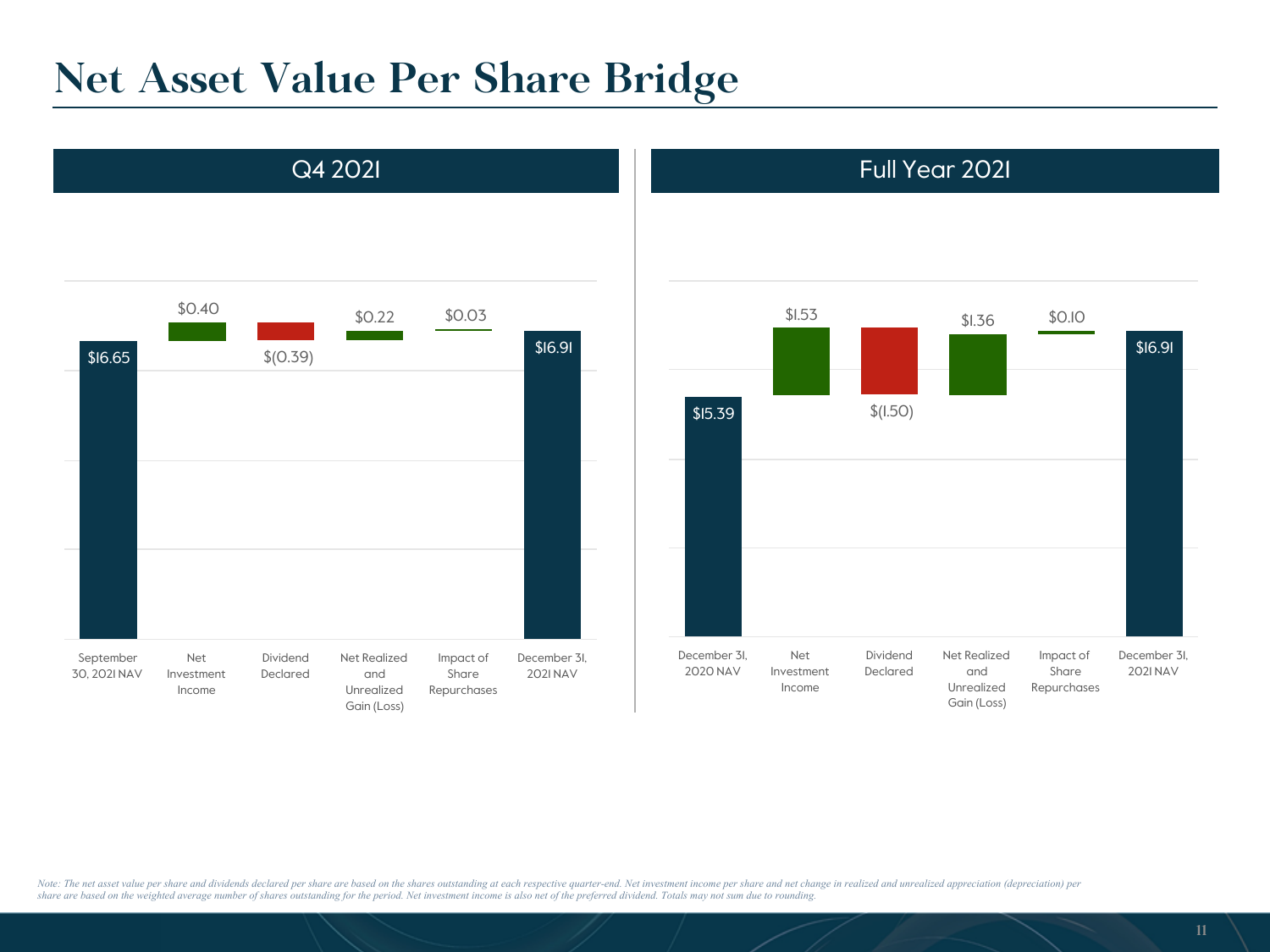### **Risk Rating Distribution**

• As of December 31, 2021, four borrowers were on non-accrual status, representing 4.0% of total investments at fair value and 5.1% at amortized cost.

| <b>Portfolio Risk Ratings</b> |                                     |                 |                   |                 |                   |                 |  |  |  |
|-------------------------------|-------------------------------------|-----------------|-------------------|-----------------|-------------------|-----------------|--|--|--|
| (Dollar amounts in millions)  | June 30, 2021<br>September 30, 2021 |                 |                   |                 | December 3I, 202I |                 |  |  |  |
| <b>Internal Risk Rating</b>   | <b>Fair Value</b>                   | % of Fair Value | <b>Fair Value</b> | % of Fair Value | <b>Fair Value</b> | % of Fair Value |  |  |  |
|                               | \$6.0                               | 0.4%            | \$3.8             | 0.2%            | \$3.8             | 0.2%            |  |  |  |
| $\overline{2}$                | 1,157.7                             | 74.3%           | 1,245.1           | 76.5%           | 1,205.5           | 76.6%           |  |  |  |
| 3                             | 333.7                               | 21.4%           | 311.8             | 19.2%           | 299.5             | 19.0%           |  |  |  |
| 4                             | 26.5                                | 1.7%            | 28.1              | 1.7%            | 27.6              | 1.8%            |  |  |  |
| 5                             | 35.2                                | 2.3%            | 39.4              | 2.4%            | 37.5              | 2.4%            |  |  |  |
| <b>Total</b>                  | \$1,559.1                           | 100.0%          | \$1,628.1         | 100.0%          | \$1,573.9         | 100.0%          |  |  |  |

| <b>Rating</b> | Definition                                                                                                                                                                                                                                                                                                                                                                                                          |
|---------------|---------------------------------------------------------------------------------------------------------------------------------------------------------------------------------------------------------------------------------------------------------------------------------------------------------------------------------------------------------------------------------------------------------------------|
|               | Borrower is operating above expectations, and the trends and risk factors are generally favorable.                                                                                                                                                                                                                                                                                                                  |
| $\mathbf{2}$  | Borrower is operating generally as expected or at an acceptable level of performance. The level of risk to our initial cost<br>bases is similar to the risk to our initial cost basis at the time of origination. This is the initial risk rating assigned to all new<br>borrowers.                                                                                                                                 |
| 3             | Borrower is operating below expectations and level of risk to our cost basis has increased since the time of<br>origination. The borrower may be out of compliance with debt covenants. Payments are generally current although there<br>may be higher risk of payment default.                                                                                                                                     |
| 4             | Borrower is operating materially below expectations and the loan's risk has increased materially since origination. In<br>addition to the borrower being generally out of compliance with debt covenants, loan payments may be past due, but<br>generally not by more than I2O days. It is anticipated that we may not recoup our initial cost basis and may realize a loss of<br>our initial cost basis upon exit. |
| 5             | Borrower is operating substantially below expectations and the loan's risk has increased substantially since origination.<br>Most or all of the debt covenants are out of compliance and payments are substantially delinquent. It is anticipated that we<br>will not recoup our initial cost basis and may realize a substantial loss of our initial cost basis upon exit.                                         |
|               |                                                                                                                                                                                                                                                                                                                                                                                                                     |